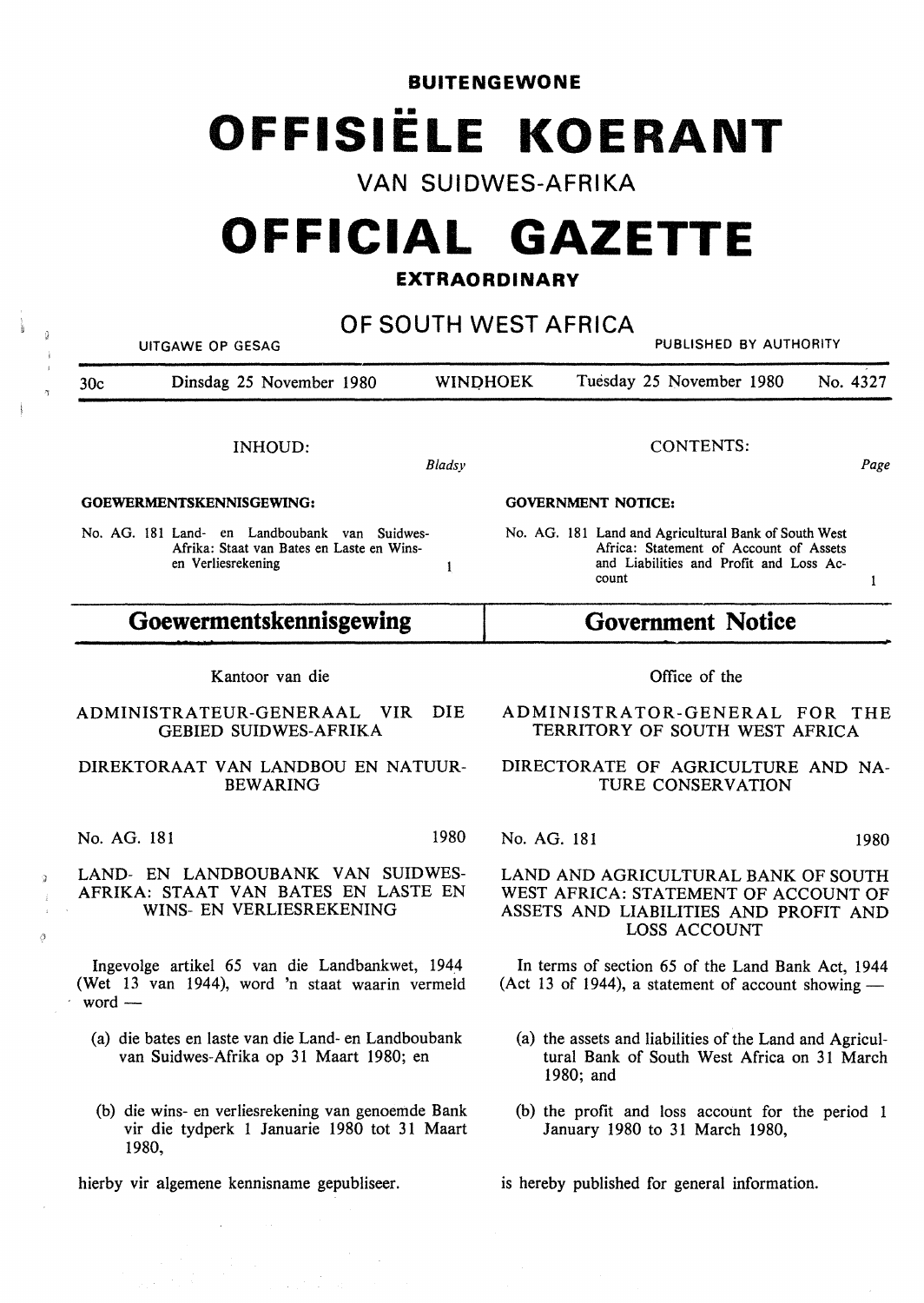$\hat{\mathbf{Q}}$ 

 $\mathcal{A}$ 

ó

ġ

#### Land- en Landboubank van Suidwes-Afrika

STAAT VAN BATES EN LASTE SOOS OP 31 MAART 1980 (Drie maande tydperk 01/01/1980 tot 31/03/1980).

| LASTE                                                                                                                                            |                                                                                                                                                                                                           |                                                                                                                                                                |  |  |  |  |  |
|--------------------------------------------------------------------------------------------------------------------------------------------------|-----------------------------------------------------------------------------------------------------------------------------------------------------------------------------------------------------------|----------------------------------------------------------------------------------------------------------------------------------------------------------------|--|--|--|--|--|
| 31/12/1979<br>$(4$ maande)                                                                                                                       |                                                                                                                                                                                                           | 31/3/1980<br>$(3$ maande)                                                                                                                                      |  |  |  |  |  |
| R37 000 000<br>R 1 284 491<br>R10 937 126<br>R12 500 000<br>R 4 590 000<br>R 2 545 020<br>357<br>R<br>39 665<br>R<br>R<br>973 162<br>R69 869 821 | Kapitaalfondse<br>Spesiale Kapitale Toekenning<br>Reserwefonds<br>Obligasies - R.S.A. Landbank<br>Wissels betaalbaar<br>Deposito's<br>Pensioenfonds - deposito<br>Oortrokkerekening<br>Diverse Krediteure | R40 500 000<br>R 1 284 491<br>R <sub>11</sub> 167 695<br>R <sub>12</sub> 500 000<br>900 000<br>R<br>R 2 488 737<br>R<br>120 996<br>560 782<br>R<br>R69 522 701 |  |  |  |  |  |
| BATES                                                                                                                                            |                                                                                                                                                                                                           |                                                                                                                                                                |  |  |  |  |  |
|                                                                                                                                                  | Lenings aan Boere:                                                                                                                                                                                        |                                                                                                                                                                |  |  |  |  |  |
| R59 949 855<br>27 968<br>R                                                                                                                       | Langtermyn - verbandlenings<br>- laslenings                                                                                                                                                               | R60 698 297<br>27 968<br>R                                                                                                                                     |  |  |  |  |  |
|                                                                                                                                                  | Lenings aan Kooperasies                                                                                                                                                                                   |                                                                                                                                                                |  |  |  |  |  |
| 77 960<br>R<br>R 7 529 105<br>R 1 752 889<br>R<br>1<br>R<br>526 801<br>R<br>5 242<br>R69 869 821                                                 | Langtermyn - verbandlenings<br>Korttermyn - kaskrediete<br>Diverse Debiteure<br>Bankgeboue<br>Ander bates<br>Kontant in Banke                                                                             | 407 960<br>R<br>R 5 604 928<br>R 2 105 020<br>$\mathbb{R}$<br>-1<br>637 222<br>R<br>R<br>41 305<br>R69 522 701                                                 |  |  |  |  |  |
|                                                                                                                                                  | WINS-EN-VERLIESREKENING VIR DIE DRIE MAANDE TYDPERK<br>01/01/1980 - 31/03/1980 GEEINDIG 31 MAART 1980                                                                                                     |                                                                                                                                                                |  |  |  |  |  |
|                                                                                                                                                  | INKOMSTE                                                                                                                                                                                                  |                                                                                                                                                                |  |  |  |  |  |
| 10 790<br>R<br>R 1 141 299<br>19 228<br>R<br>R 1 171 317                                                                                         | Kantoorgelde en kommissie<br>Rente<br>Diverse                                                                                                                                                             | 7 317<br>R<br>R<br>791 860<br>R<br>10 667<br>809 844<br>R                                                                                                      |  |  |  |  |  |
|                                                                                                                                                  | UITGAWES                                                                                                                                                                                                  |                                                                                                                                                                |  |  |  |  |  |
| 882 411<br>R<br>147 265<br>R<br>R<br>7 699<br>133 942<br>R<br>R 1 171 317                                                                        | Rente<br>Administrasiekoste<br>Waardevermindering van bates<br>Saldo na Reserwefonds                                                                                                                      | R<br>443 642<br>R<br>131 088<br>R<br>4546<br>R<br>230 568<br>809 844<br>R                                                                                      |  |  |  |  |  |

 $\overline{6}$ 

 $\label{eq:2.1} \frac{d\mathbf{r}}{d\mathbf{r}} = \frac{1}{2}\left(\mathbf{r}^2 + \mathbf{r}^2 + \mathbf{r}^2 + \mathbf{r}^2 + \mathbf{r}^2 + \mathbf{r}^2 + \mathbf{r}^2 + \mathbf{r}^2 + \mathbf{r}^2 + \mathbf{r}^2 + \mathbf{r}^2 + \mathbf{r}^2 + \mathbf{r}^2 + \mathbf{r}^2 + \mathbf{r}^2 + \mathbf{r}^2 + \mathbf{r}^2 + \mathbf{r}^2 + \mathbf{r}^2 + \mathbf{r}^2 + \mathbf{$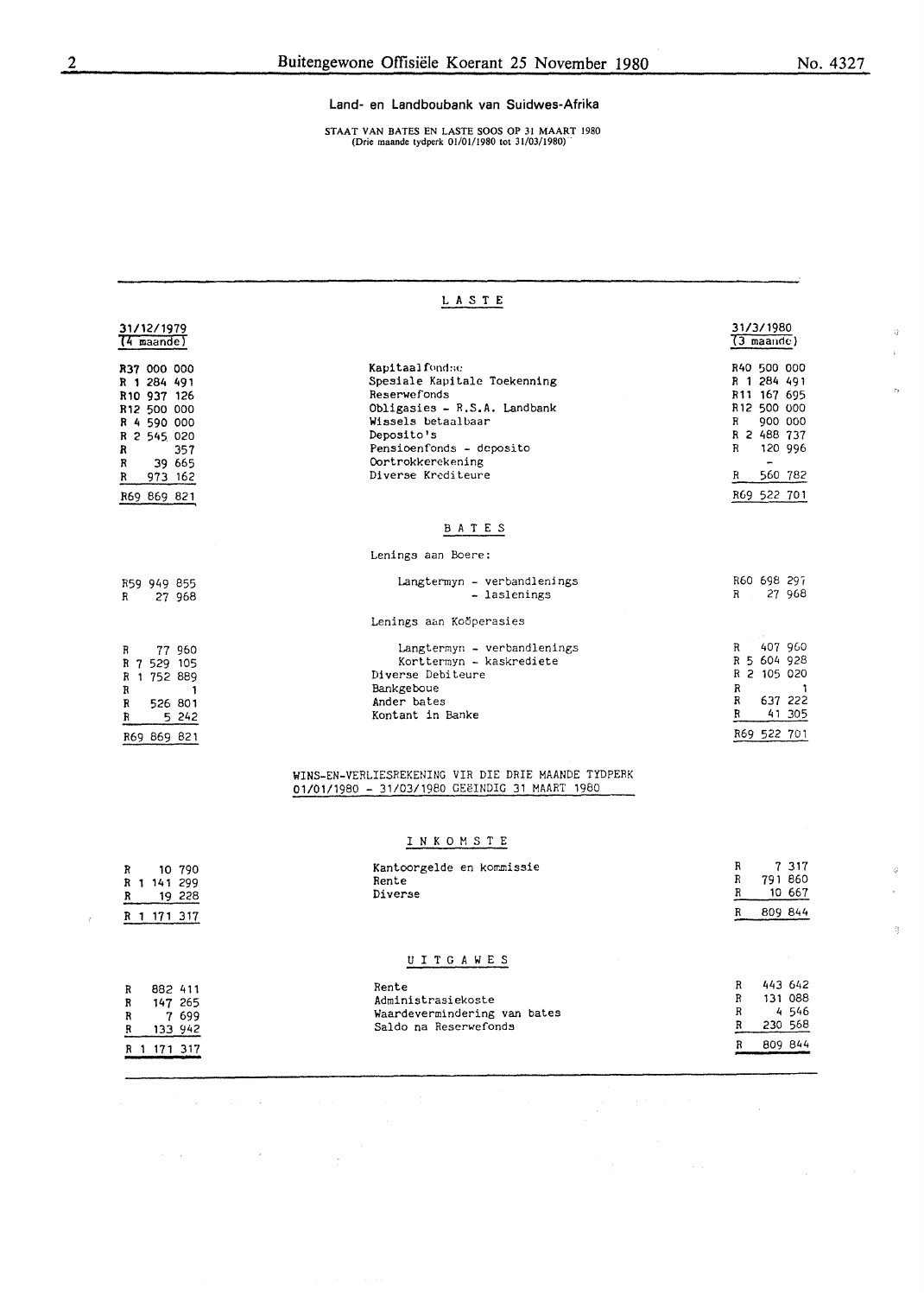LAND AND AGRICULTUFAL BANK OF SOUTH WEST AFRICA

# STATEMENT OF ASSETS AND LIABlLITiES AS AT 31st MARCH 1980

(Three Months Period 01/01/1980 - 31/03/1980)

## L I A B I L I T I E S

# 31/12/1979

| $(4$ months)            |         | (3 months)                  |                         |  |
|-------------------------|---------|-----------------------------|-------------------------|--|
| R37 000 000             |         | Capital Funds               | R40 500 000             |  |
| R 1 284 491             |         | Special Capital Grant       | R 1 284 491             |  |
| R <sub>10</sub> 937 126 |         | Reserve Fund                | R <sub>11</sub> 167 695 |  |
| R12 500 000             |         | Debentures R.S.A. Land Bank | R <sub>12</sub> 500 000 |  |
| R 4 590 000             |         | Bills Payable               | 900 000<br>R            |  |
| R 2 545 020             |         | Deposits                    | R 2 488 737             |  |
| R                       | 357     | Pension Fund - Deposit      | 120 996<br>R            |  |
| R                       | 39 665  | Overdraft with Bank         | R<br>$\bullet$          |  |
| R                       | 973 162 | Sundry Creditors            | 560 782<br>R            |  |
| R69 869 821             |         |                             | R69 522 701             |  |

## **A** S S E T S

Loans to Farmers:

| R           | R59 949 855 | 27 968           | Long-term - mortgage loans<br>- charge loans                     | R           |             | R60 698 297<br>27 968            |
|-------------|-------------|------------------|------------------------------------------------------------------|-------------|-------------|----------------------------------|
|             |             |                  | Loans to Co-operatives:                                          |             |             |                                  |
| R           | R 7 529 105 | 77 960           | Long-term - mortgage loans<br>Short-term - cash credits          | R.          |             | 407 960<br>R 5 604 928           |
| R<br>R<br>R | R 1 752 889 | 526 801<br>5 242 | Sundry debtors<br>Bank premises<br>Other assets<br>Cash in Banks | R<br>R<br>R |             | R 2 105 020<br>637 222<br>41 305 |
|             | R69 869 821 |                  |                                                                  |             | 869 522 701 |                                  |

#### PROFIT AND LOSS ACCOUNT FOR THE THREE MONTH PERIOD 01/01/1980 - 31/03/1980 ENDED 31st MARCH 1980

## I N C O M E

| R<br>10 790<br>141 299<br>R 1<br>19 228<br>R<br>171 317<br>R 1               | Fees of office and commission<br>Interest<br>Sundries                                                | R<br>R<br>R<br>R      | 7 317<br>791 860<br>10 667<br>809 844            |
|------------------------------------------------------------------------------|------------------------------------------------------------------------------------------------------|-----------------------|--------------------------------------------------|
| 882 411<br>R<br>R<br>147 265<br>R<br>7 699<br>133 942<br>R<br>171 317<br>R 1 | EXPENDITURE<br>Interest<br>Administration costs<br>Depreciation of assets<br>Balance to Reserve fund | R<br>R<br>R<br>R<br>R | 443 642<br>131 088<br>4546<br>230 568<br>809 844 |

31/3/1980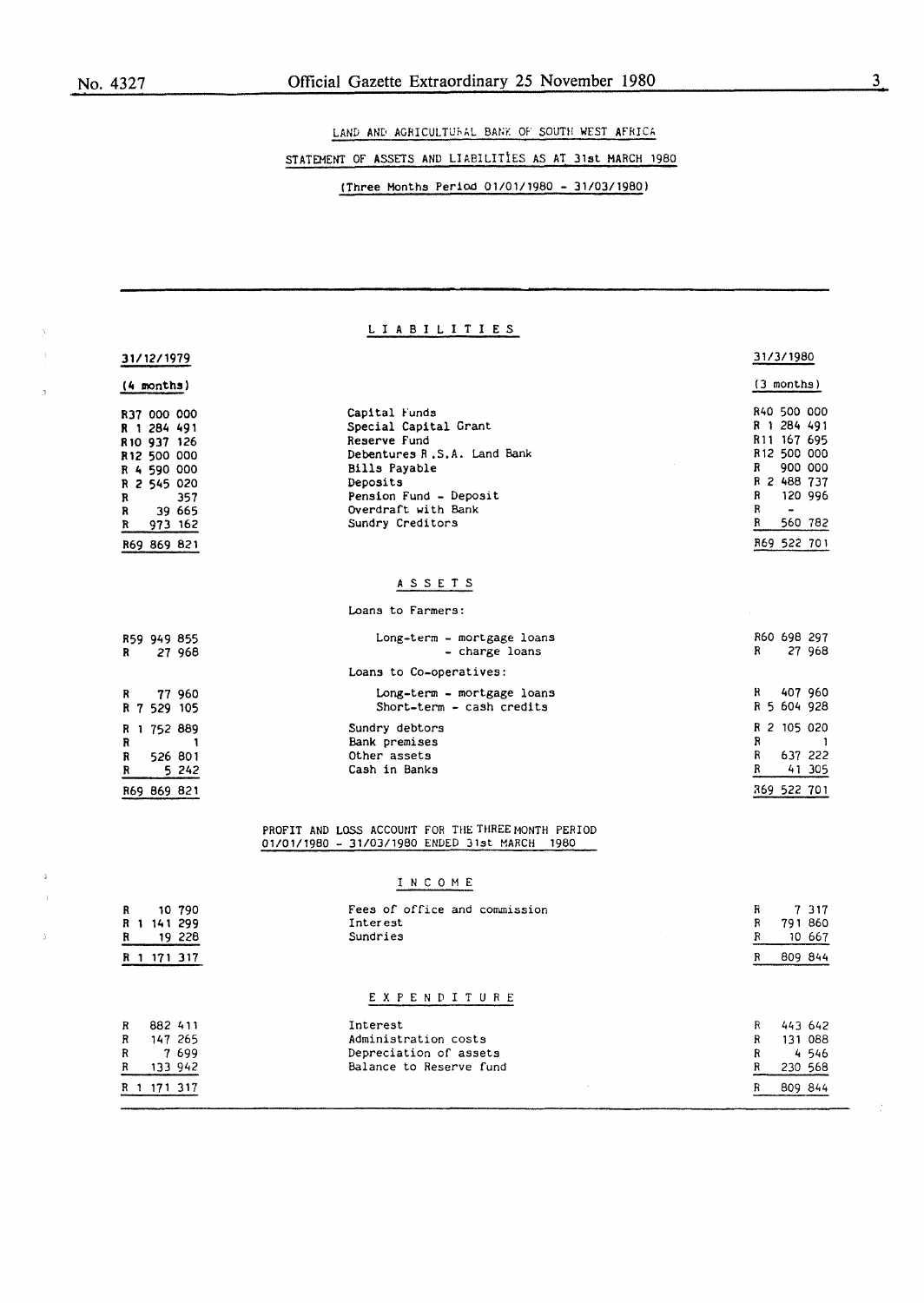Ons verklaar hiennee dat hierdie state uit die boeke van die Bank opgestel en na or.s beste wete en cortuiging korrek is.<br>
Bank opgestel en na or.s beste wete en cortuiging korrek is.

Hoofbestuurder<br>Multi Tuthuce  $(Léde van die maad)$ 

· ~ f1:1 *t*  W'INDIIOEK ••••• , '.': •••••••••• **,0\_ .....** . <sup>1980</sup>

J.

ML<br>Bostaande Staat van Bates en Laste is ingevolge die bepalings van artikel 42 (4) van die Skatkis- en Ouditwet No. 66 van 1975, gelecs met artikel 68 van die Landbankwet, No. 13 van 1944, soos van toe= passing op die Land- en Landboubank van Suidwes-Afrika kragtens<br>proklamasie No. 147 van 1979 geouditeer en is na my mening opgestel<br>om 'n ware en redelike weergawe van die geldelike sake van die<br>Land- en Landboubank van Su

-- J?lelc .•.• • •• ; .... :-••• ; ;· ,/~,, -- ; / - \_,.,,, \_ ..... ✓ --- -~""' . . ~....-: .... -.,.,-~ / / baturn ·, *: •* • , • - Wnd. .OU<.liteur-t,cr:<>r;,::i 1